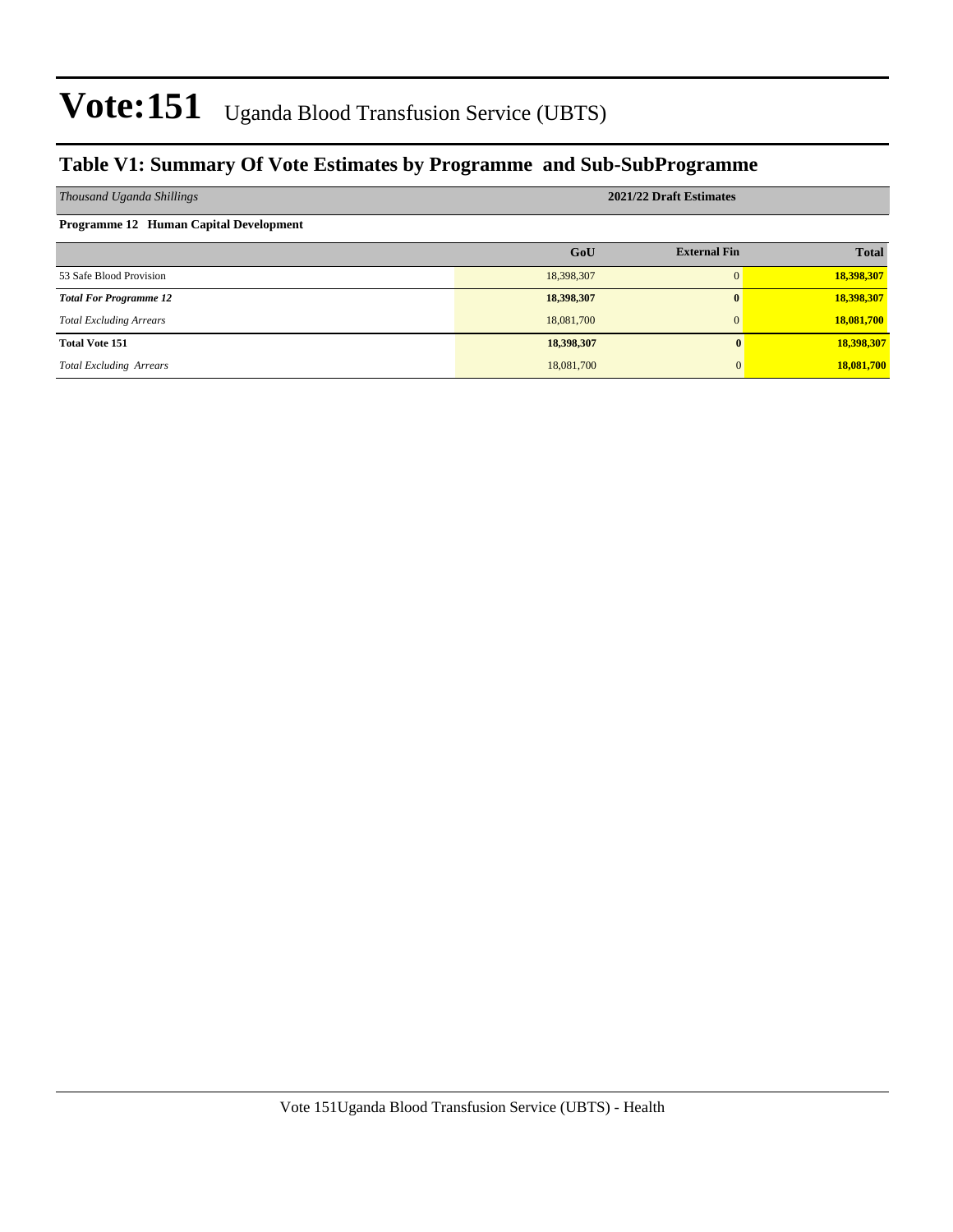### **Table V2: Summary Of Vote Estimates by Sub-SubProgramme,Department and Project**

| Thousand Uganda Shillings                                                 |                  | 2020/21 Approved Budget |                  | 2021/22 Draft Estimates |              |                               |              |
|---------------------------------------------------------------------------|------------------|-------------------------|------------------|-------------------------|--------------|-------------------------------|--------------|
| <b>Sub-SubProgramme 53 Safe Blood Provision</b>                           |                  |                         |                  |                         |              |                               |              |
| <b>Recurrent Budget Estimates</b>                                         | <b>Wage</b>      | <b>Non-Wage</b>         | <b>AIA</b>       | <b>Total</b>            | <b>Wage</b>  | <b>Non-Wage</b>               | <b>Total</b> |
| 01 Administration                                                         | 3,922,861        | 595,832                 | $\mathbf{0}$     | 4,518,693               | 3,922,861    | 545,784                       | 4,468,646    |
| 02 Regional Blood Banks                                                   | $\Omega$         | 11,171,532              | $\mathbf{0}$     | 11,171,532              | $\mathbf{0}$ | 11,708,331                    | 11,708,331   |
| 03 Internal Audit                                                         | $\mathbf{0}$     | 40,000                  | $\mathbf{0}$     | 40,000                  | $\mathbf{0}$ | 40,000                        | 40,000       |
| <b>Total Recurrent Budget Estimates for Sub-</b><br><b>SubProgramme</b>   | 3,922,861        | 11,807,363              | $\bf{0}$         | 15,730,225              | 3,922,861    | 12,294,116                    | 16,216,977   |
| Development Budget Estimates                                              | <b>GoU</b> Dev't | <b>External Fin</b>     | <b>AIA</b>       | <b>Total</b>            |              | <b>GoU Dev't External Fin</b> | <b>Total</b> |
| 1672 Retooling of Uganda Blood Transfusion services                       | 1,870,000        | $\mathbf{0}$            | $\boldsymbol{0}$ | 1,870,000               | 2,181,330    | $\overline{0}$                | 2,181,330    |
| <b>Total Development Budget Estimates for Sub-</b><br><b>SubProgramme</b> | 1,870,000        | $\bf{0}$                | $\bf{0}$         | 1,870,000               | 2,181,330    | $\bf{0}$                      | 2,181,330    |
|                                                                           | GoU              | <b>External Fin</b>     | <b>AIA</b>       | <b>Total</b>            | GoU          | <b>External Fin</b>           | <b>Total</b> |
| <b>Total For Sub-SubProgramme 53</b>                                      | 17,600,225       | $\bf{0}$                | $\bf{0}$         | 17,600,225              | 18,398,307   | $\bf{0}$                      | 18,398,307   |
| <b>Total Excluding Arrears</b>                                            | 17,544,900       | 0                       | $\mathbf{0}$     | 17,544,900              | 18,081,700   | $\mathbf{0}$                  | 18,081,700   |
| <b>Total Vote 151</b>                                                     | 17,600,225       | $\bf{0}$                | $\bf{0}$         | 17,600,225              | 18,398,307   | $\bf{0}$                      | 18,398,307   |
| <b>Total Excluding Arrears</b>                                            | 17,544,900       | $\mathbf{0}$            | $\mathbf{0}$     | 17,544,900              | 18,081,700   | $\mathbf{0}$                  | 18,081,700   |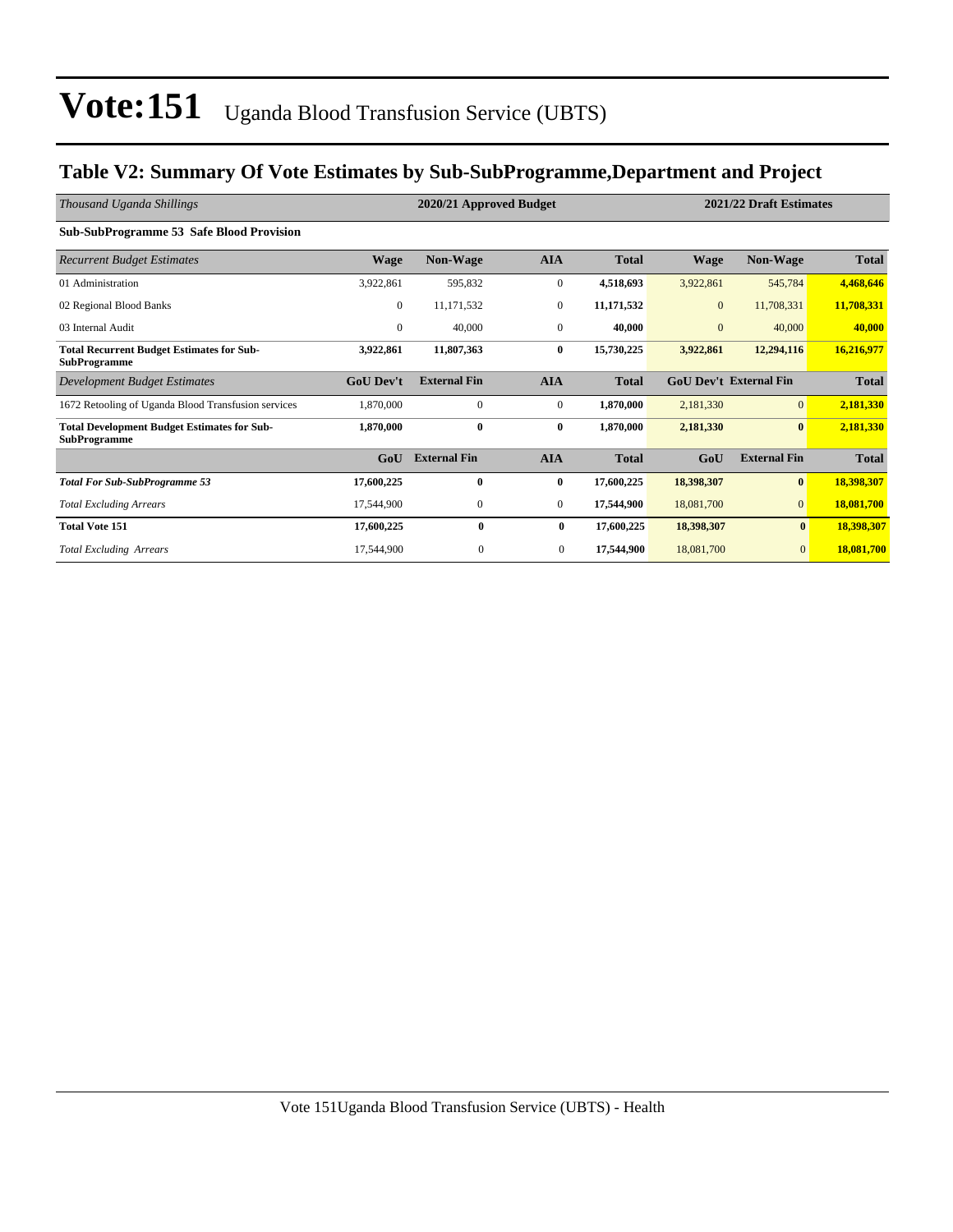### **Table V3: Summary Vote Estimates by Item**

| Thousand Uganda Shillings                                   |            | 2020/21 Approved Budget |                  |              |            | 2021/22 Draft Estimates |                         |  |  |
|-------------------------------------------------------------|------------|-------------------------|------------------|--------------|------------|-------------------------|-------------------------|--|--|
|                                                             | GoU        | <b>External Fin</b>     | AIA              | <b>Total</b> | GoU        | <b>External Fin</b>     | <b>Total</b>            |  |  |
| <b>Employees, Goods and Services (Outputs Provided)</b>     | 15,674,900 | $\bf{0}$                | $\bf{0}$         | 15,674,900   | 16,211,700 | $\pmb{0}$               | 16,211,700              |  |  |
| 211101 General Staff Salaries                               | 3,922,861  | $\bf{0}$                | $\bf{0}$         | 3,922,861    | 3,922,861  | $\bf{0}$                | 3,922,861               |  |  |
| 211103 Allowances (Inc. Casuals, Temporary)                 | 1,034,502  | $\bf{0}$                | $\boldsymbol{0}$ | 1,034,502    | 1,084,502  | $\bf{0}$                | 1,084,502               |  |  |
| 212102 Pension for General Civil Service                    | 338,600    | $\bf{0}$                | 0                | 338,600      | 338,600    | $\bf{0}$                | 338,600                 |  |  |
| 213001 Medical expenses (To employees)                      | 40,500     | $\bf{0}$                | $\bf{0}$         | 40,500       | 41,000     | $\bf{0}$                | 41,000                  |  |  |
| 213002 Incapacity, death benefits and funeral expenses      | 20,000     | $\bf{0}$                | 0                | 20,000       | 40,000     | $\bf{0}$                | 40,000                  |  |  |
| 213004 Gratuity Expenses                                    | 13,374     | $\bf{0}$                | 0                | 13,374       | 550,174    | $\bf{0}$                | 550,174                 |  |  |
| 221001 Advertising and Public Relations                     | 100,000    | $\bf{0}$                | 0                | 100,000      | 150,000    | $\bf{0}$                | 150,000                 |  |  |
| 221002 Workshops and Seminars                               | 50,185     | $\bf{0}$                | 0                | 50,185       | $\bf{0}$   | $\bf{0}$                | $\bf{0}$                |  |  |
| 221003 Staff Training                                       | 268,000    | $\bf{0}$                | $\bf{0}$         | 268,000      | $\bf{0}$   | $\bf{0}$                | $\bf{0}$                |  |  |
| 221005 Hire of Venue (chairs, projector, etc)               | 153,150    | $\bf{0}$                | $\bf{0}$         | 153,150      | 153,150    | $\bf{0}$                | 153,150                 |  |  |
| 221007 Books, Periodicals & Newspapers                      | 17,977     | $\bf{0}$                | $\bf{0}$         | 17,977       | 17,977     | $\bf{0}$                | 17,977                  |  |  |
| 221008 Computer supplies and Information Technology<br>(TT) | 892,790    | $\bf{0}$                | 0                | 892,790      | 892,790    | $\bf{0}$                | 892,790                 |  |  |
| 221009 Welfare and Entertainment                            | 76,000     | $\bf{0}$                | $\bf{0}$         | 76,000       | $\bf{0}$   | $\bf{0}$                | $\overline{\mathbf{0}}$ |  |  |
| 221010 Special Meals and Drinks                             | 900,000    | $\bf{0}$                | 0                | 900,000      | 976,000    | $\bf{0}$                | 976,000                 |  |  |
| 221011 Printing, Stationery, Photocopying and Binding       | 162,682    | $\bf{0}$                | $\bf{0}$         | 162,682      | 252,867    | $\bf{0}$                | 252,867                 |  |  |
| 221012 Small Office Equipment                               | 13,498     | $\bf{0}$                | 0                | 13,498       | 13,498     | $\bf{0}$                | 13,498                  |  |  |
| 221020 IPPS Recurrent Costs                                 | 24,000     | $\bf{0}$                | $\bf{0}$         | 24,000       | $\bf{0}$   | $\bf{0}$                | $\bf{0}$                |  |  |
| 222001 Telecommunications                                   | 12,000     | $\bf{0}$                | $\bf{0}$         | 12,000       | 12,000     | $\bf{0}$                | 12,000                  |  |  |
| 223005 Electricity                                          | 400,000    | $\bf{0}$                | 0                | 400,000      | 400,000    | $\bf{0}$                | 400,000                 |  |  |
| 223006 Water                                                | 50,000     | $\bf{0}$                | $\bf{0}$         | 50,000       | 50,000     | $\bf{0}$                | 50,000                  |  |  |
| 224004 Cleaning and Sanitation                              | 344,000    | $\bf{0}$                | 0                | 344,000      | 344,000    | $\bf{0}$                | 344,000                 |  |  |
| 224005 Uniforms, Beddings and Protective Gear               | 132,000    | $\bf{0}$                | $\bf{0}$         | 132,000      | 132,000    | $\bf{0}$                | 132,000                 |  |  |
| 225001 Consultancy Services- Short term                     | 80,000     | $\bf{0}$                | $\bf{0}$         | 80,000       | 80,000     | $\bf{0}$                | 80,000                  |  |  |
| 227001 Travel inland                                        | 2,684,118  | $\bf{0}$                | 0                | 2,684,118    | 2,772,118  | $\bf{0}$                | 2,772,118               |  |  |
| 227002 Travel abroad                                        | 50,000     | $\bf{0}$                | $\bf{0}$         | 50,000       | $\bf{0}$   | $\bf{0}$                | $\bf{0}$                |  |  |
| 227004 Fuel, Lubricants and Oils                            | 1,816,039  | $\bf{0}$                | 0                | 1,816,039    | 1,850,039  | $\bf{0}$                | 1,850,039               |  |  |
| 228001 Maintenance - Civil                                  | 100,000    | $\bf{0}$                | 0                | 100,000      | 100,000    | $\bf{0}$                | 100,000                 |  |  |
| 228002 Maintenance - Vehicles                               | 850,810    | $\bf{0}$                | $\bf{0}$         | 850,810      | 930,310    | $\bf{0}$                | 930,310                 |  |  |
| 228003 Maintenance – Machinery, Equipment &<br>Furniture    | 527,814    | $\bf{0}$                | 0                | 527,814      | 507,814    | $\bf{0}$                | 507,814                 |  |  |
| 282101 Donations                                            | 600,000    | $\pmb{0}$               | $\bf{0}$         | 600,000      | 600,000    | $\pmb{0}$               | 600,000                 |  |  |
| <b>Investment</b> (Capital Purchases)                       | 1,870,000  | $\bf{0}$                | $\bf{0}$         | 1,870,000    | 1,870,000  | $\bf{0}$                | 1,870,000               |  |  |
| 312101 Non-Residential Buildings                            | 720,000    | $\bf{0}$                | $\bf{0}$         | 720,000      | 473,000    | $\boldsymbol{0}$        | 473,000                 |  |  |
| 312201 Transport Equipment                                  | 480,000    | $\bf{0}$                | 0                | 480,000      | 622,000    | $\bf{0}$                | 622,000                 |  |  |
| 312212 Medical Equipment                                    | 100,000    | $\bf{0}$                | 0                | 100,000      | 200,000    | $\bf{0}$                | 200,000                 |  |  |
| 312213 ICT Equipment                                        | 270,000    | $\bf{0}$                | $\bf{0}$         | 270,000      | 270,000    | $\bf{0}$                | 270,000                 |  |  |

Vote 151Uganda Blood Transfusion Service (UBTS) - Health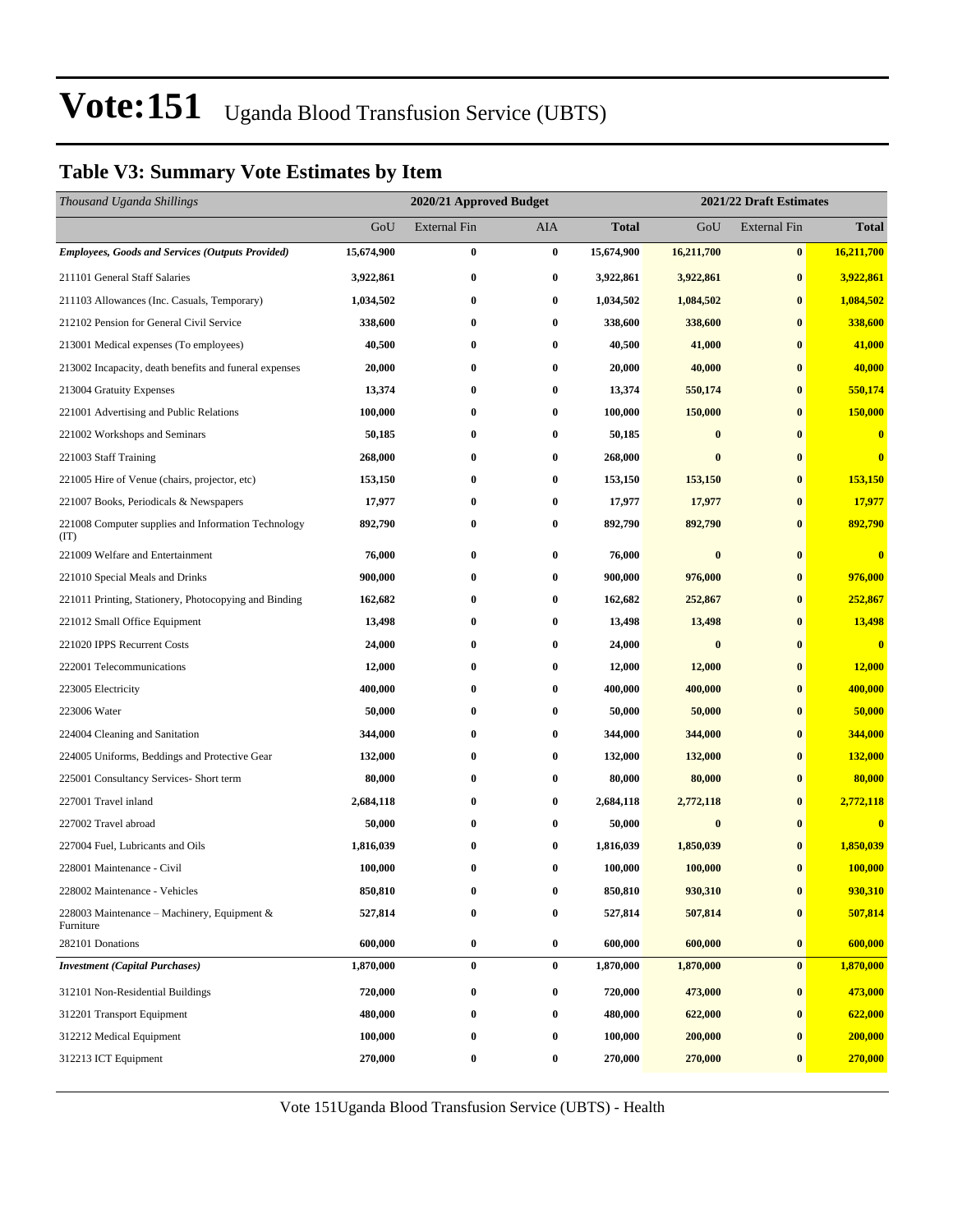| 312214 Laboratory Equipments           | 300,000    | 0              | 0        | 300,000    | 305,000    | $\mathbf{0}$ | 305,000      |
|----------------------------------------|------------|----------------|----------|------------|------------|--------------|--------------|
| <b>Arrears</b>                         | 55,325     | 0              | 0        | 55,325     | 316,607    | $\mathbf{0}$ | 316,607      |
| 321605 Domestic arrears (Budgeting)    | $\bf{0}$   | $\bf{0}$       | 0        | $\bf{0}$   | 311,330    | $\mathbf{0}$ | 311,330      |
| 321614 Electricity arrears (Budgeting) | 53,926     | $\bf{0}$       | 0        | 53,926     | $\bf{0}$   |              | $\mathbf{0}$ |
| 321617 Salary Arrears (Budgeting)      | 1,398      | $\bf{0}$       | $\bf{0}$ | 1,398      | 5,277      | $\mathbf{0}$ | 5,277        |
| <b>Grand Total Vote 151</b>            | 17,600,225 | $\bf{0}$       | 0        | 17,600,225 | 18,398,307 | $\mathbf{0}$ | 18,398,307   |
| <b>Total Excluding Arrears</b>         | 17,544,900 | $\overline{0}$ | $\Omega$ | 17.544.900 | 18,081,700 | $\Omega$     | 18,081,700   |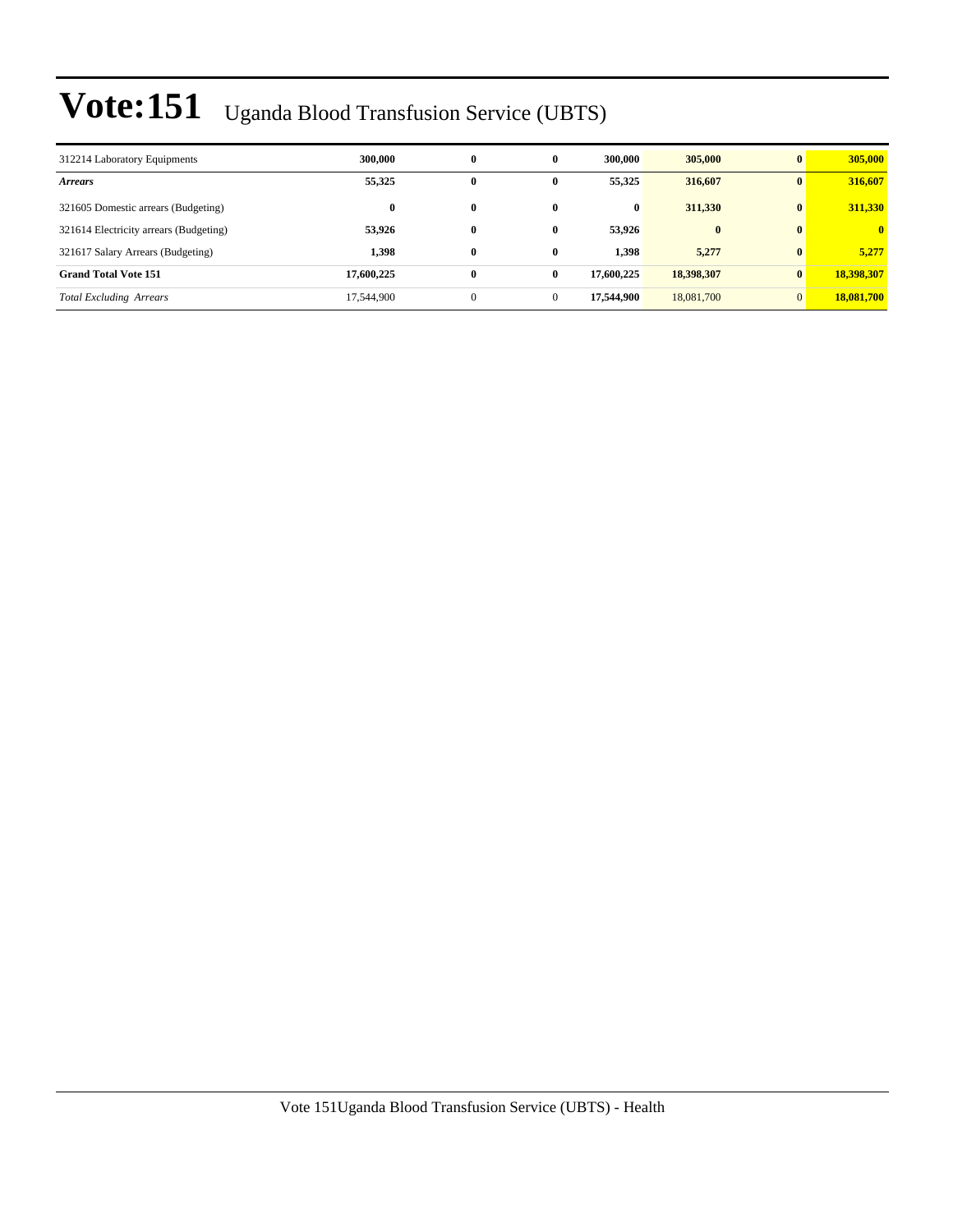### **Table V4: Detailed Estimates by Sub-SubProgramme, Department,Project and Output and Item**

#### *Sub-SubProgrammme 53 Safe Blood Provision*

*Recurrent Budget Estimates*

#### **Department 01 Administration**

| Thousand Uganda Shillings                                     | 2020/21 Approved Budget<br>2021/22 Draft Estimates |              |                  |              |                       |                       |                         |
|---------------------------------------------------------------|----------------------------------------------------|--------------|------------------|--------------|-----------------------|-----------------------|-------------------------|
| <b>Outputs Provided</b>                                       | Wage                                               | Non Wage     | AIA              | <b>Total</b> | Wage                  | Non Wage              | <b>Total</b>            |
| <b>Budget Output 085301 Adminstrative Support Services</b>    |                                                    |              |                  |              |                       |                       |                         |
| 211101 General Staff Salaries                                 | 3,922,861                                          | $\mathbf{0}$ | $\mathbf{0}$     | 3,922,861    | 3,922,861             | $\overline{0}$        | 3,922,861               |
| 212102 Pension for General Civil Service                      | $\mathbf{0}$                                       | 338,600      | $\mathbf{0}$     | 338,600      | $\mathbf{0}$          | 338,600               | 338,600                 |
| 213002 Incapacity, death benefits and funeral expenses        | $\mathbf{0}$                                       | 20,000       | $\boldsymbol{0}$ | 20,000       | $\boldsymbol{0}$      | 40,000                | 40,000                  |
| 213004 Gratuity Expenses                                      | $\mathbf{0}$                                       | 13,374       | $\boldsymbol{0}$ | 13,374       | $\boldsymbol{0}$      | 13,374                | 13,374                  |
| 223006 Water                                                  | $\mathbf{0}$                                       | 8,000        | $\boldsymbol{0}$ | 8,000        | $\mathbf{0}$          | 8,000                 | 8,000                   |
| 227001 Travel inland                                          | $\mathbf{0}$                                       | 45,814       | $\mathbf{0}$     | 45,814       | $\mathbf{0}$          | 89,814                | 89,814                  |
| 227004 Fuel, Lubricants and Oils                              | $\boldsymbol{0}$                                   | 24,719       | $\boldsymbol{0}$ | 24,719       | $\boldsymbol{0}$      | 50,719                | 50,719                  |
| <b>Total Cost of Budget Output 01</b>                         | 3,922,861                                          | 450,507      | 0                | 4,373,368    | 3,922,861             | 540,507               | 4,463,368               |
| <b>Budget Output 085319 Human Resource Managment Services</b> |                                                    |              |                  |              |                       |                       |                         |
| 221020 IPPS Recurrent Costs                                   | $\mathbf{0}$                                       | 24,000       | $\boldsymbol{0}$ | 24,000       | $\boldsymbol{0}$      | $\boldsymbol{0}$      | $\bf{0}$                |
| 227001 Travel inland                                          | $\mathbf{0}$                                       | 44,000       | $\mathbf{0}$     | 44,000       | $\mathbf{0}$          | $\mathbf{0}$          | $\bf{0}$                |
| 227004 Fuel, Lubricants and Oils                              | $\theta$                                           | 12,000       | $\boldsymbol{0}$ | 12,000       | $\mathbf{0}$          | $\mathbf{0}$          | $\bf{0}$                |
| <b>Total Cost of Budget Output 19</b>                         | $\pmb{\theta}$                                     | 80,000       | 0                | 80,000       | $\boldsymbol{\theta}$ | $\boldsymbol{\theta}$ | $\boldsymbol{\theta}$   |
| <b>Budget Output 085320 Records Management Services</b>       |                                                    |              |                  |              |                       |                       |                         |
| 221011 Printing, Stationery, Photocopying and Binding         | $\boldsymbol{0}$                                   | 10,000       | $\boldsymbol{0}$ | 10,000       | $\mathbf{0}$          | $\mathbf{0}$          | $\bf{0}$                |
| <b>Total Cost of Budget Output 20</b>                         | $\pmb{\theta}$                                     | 10,000       | 0                | 10,000       | $\boldsymbol{\theta}$ | $\boldsymbol{\theta}$ | $\boldsymbol{\theta}$   |
| <b>Total Cost Of Outputs Provided</b>                         | 3,922,861                                          | 540,507      | $\bf{0}$         | 4,463,368    | 3,922,861             | 540,507               | 4,463,368               |
| <b>Arrears</b>                                                | Wage                                               | Non Wage     | AIA              | <b>Total</b> | Wage                  | Non Wage              | Total                   |
| <b>Budget Output 085399 Arrears</b>                           |                                                    |              |                  |              |                       |                       |                         |
| 321614 Electricity arrears (Budgeting)                        | $\mathbf{0}$                                       | 53,926       | $\boldsymbol{0}$ | 53,926       | $\boldsymbol{0}$      | $\mathbf{0}$          | $\overline{\mathbf{0}}$ |
| 321617 Salary Arrears (Budgeting)                             | $\mathbf{0}$                                       | 1,398        | $\boldsymbol{0}$ | 1,398        | $\boldsymbol{0}$      | 5,277                 | 5,277                   |
| <b>Total Cost of Budget Output 99</b>                         | $\boldsymbol{\theta}$                              | 55,325       | 0                | 55,325       | $\boldsymbol{\theta}$ | 5,277                 | 5,277                   |
| <b>Total Cost Of Arrears</b>                                  | $\bf{0}$                                           | 55,325       | $\bf{0}$         | 55,325       | $\bf{0}$              | 5,277                 | 5,277                   |
| <b>Total Cost for Department 01</b>                           | 3,922,861                                          | 595,832      | $\bf{0}$         | 4,518,693    | 3,922,861             | 545,784               | 4,468,646               |
| <b>Total Excluding Arrears</b>                                | 3,922,861                                          | 540,507      | $\mathbf{0}$     | 4,463,368    | 3,922,861             | 540,507               | 4,463,368               |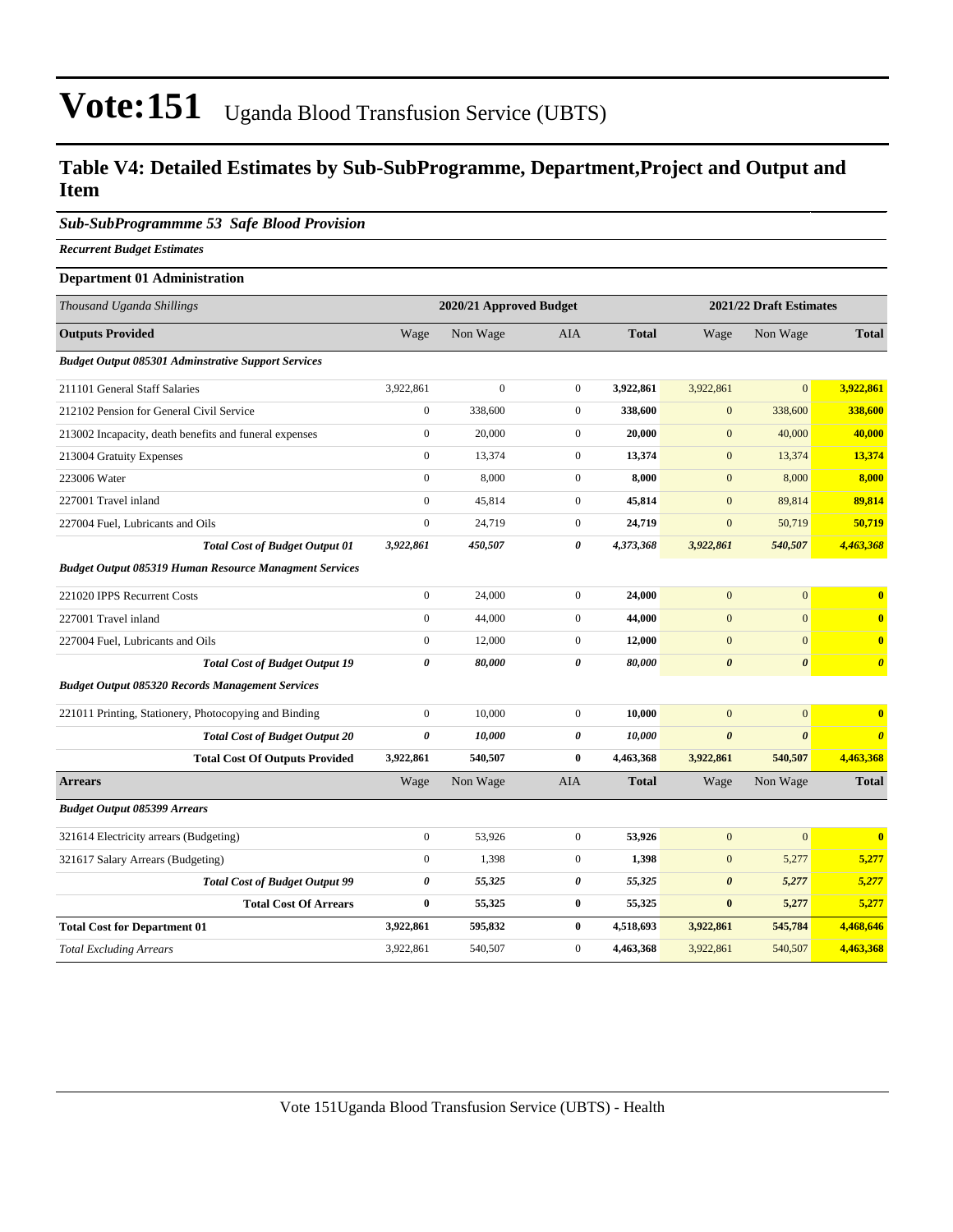#### **Department 02 Regional Blood Banks**

| Thousand Uganda Shillings                                                   | 2020/21 Approved Budget |                  |                  |              | 2021/22 Draft Estimates |                 |                  |
|-----------------------------------------------------------------------------|-------------------------|------------------|------------------|--------------|-------------------------|-----------------|------------------|
| <b>Outputs Provided</b>                                                     | Wage                    | Non Wage         | AIA              | <b>Total</b> | Wage                    | Non Wage        | <b>Total</b>     |
| <b>Budget Output 085301 Adminstrative Support Services</b>                  |                         |                  |                  |              |                         |                 |                  |
| 211103 Allowances (Inc. Casuals, Temporary)                                 | $\mathbf{0}$            | $\boldsymbol{0}$ | $\boldsymbol{0}$ | $\pmb{0}$    | $\boldsymbol{0}$        | 70,000          | 70,000           |
| 213004 Gratuity Expenses                                                    | $\boldsymbol{0}$        | $\boldsymbol{0}$ | $\boldsymbol{0}$ | $\bf{0}$     | $\boldsymbol{0}$        | 536,800         | 536,800          |
| <b>Total Cost of Budget Output 01</b>                                       | $\pmb{\theta}$          | 0                | 0                | 0            | $\pmb{\theta}$          | 606,800         | 606,800          |
| <b>Budget Output 085302 Collection of Blood</b>                             |                         |                  |                  |              |                         |                 |                  |
| 211103 Allowances (Inc. Casuals, Temporary)                                 | $\mathbf{0}$            | 800,000          | $\boldsymbol{0}$ | 800,000      | $\mathbf{0}$            | 800,000         | 800,000          |
| 213001 Medical expenses (To employees)                                      | $\boldsymbol{0}$        | 40,500           | $\boldsymbol{0}$ | 40,500       | $\boldsymbol{0}$        | 41,000          | 41,000           |
| 221001 Advertising and Public Relations                                     | $\mathbf{0}$            | 100,000          | $\boldsymbol{0}$ | 100,000      | $\boldsymbol{0}$        | 150,000         | 150,000          |
| 221002 Workshops and Seminars                                               | $\boldsymbol{0}$        | 24,000           | $\boldsymbol{0}$ | 24,000       | $\boldsymbol{0}$        | $\mathbf{0}$    | $\bf{0}$         |
| 221003 Staff Training                                                       | $\boldsymbol{0}$        | 100,000          | $\boldsymbol{0}$ | 100,000      | $\boldsymbol{0}$        | $\mathbf{0}$    | $\bf{0}$         |
| 221005 Hire of Venue (chairs, projector, etc)                               | $\boldsymbol{0}$        | 153,150          | $\boldsymbol{0}$ | 153,150      | $\boldsymbol{0}$        | 153,150         | 153,150          |
| 221007 Books, Periodicals & Newspapers                                      | $\boldsymbol{0}$        | 17,977           | $\boldsymbol{0}$ | 17,977       | $\boldsymbol{0}$        | 17,977          | 17,977           |
| 221008 Computer supplies and Information Technology (IT)                    | $\mathbf{0}$            | 446,395          | $\boldsymbol{0}$ | 446,395      | $\boldsymbol{0}$        | 446,395         | 446,395          |
| 221009 Welfare and Entertainment                                            | $\mathbf{0}$            | 76,000           | $\boldsymbol{0}$ | 76,000       | $\boldsymbol{0}$        | $\mathbf{0}$    | $\bf{0}$         |
| 221010 Special Meals and Drinks                                             | $\boldsymbol{0}$        | 900,000          | $\boldsymbol{0}$ | 900,000      | $\boldsymbol{0}$        | 976,000         | 976,000          |
| 221011 Printing, Stationery, Photocopying and Binding                       | $\boldsymbol{0}$        | 46,282           | $\boldsymbol{0}$ | 46,282       | $\boldsymbol{0}$        | 70,282          | 70,282           |
| 223005 Electricity                                                          | $\boldsymbol{0}$        | 330,000          | $\boldsymbol{0}$ | 330,000      | $\boldsymbol{0}$        | 330,000         | 330,000          |
| 223006 Water                                                                | $\mathbf{0}$            | 42,000           | $\boldsymbol{0}$ | 42,000       | $\boldsymbol{0}$        | 42,000          | 42,000           |
| 224004 Cleaning and Sanitation                                              | $\boldsymbol{0}$        | 24,000           | $\boldsymbol{0}$ | 24,000       | $\boldsymbol{0}$        | 24,000          | 24,000           |
| 224005 Uniforms, Beddings and Protective Gear                               | $\boldsymbol{0}$        | 72,000           | $\boldsymbol{0}$ | 72,000       | $\boldsymbol{0}$        | 72,000          | <b>72,000</b>    |
| 227001 Travel inland                                                        | $\mathbf{0}$            | 1,766,710        | $\boldsymbol{0}$ | 1,766,710    | $\mathbf{0}$            | 1,766,710       | 1,766,710        |
| 227002 Travel abroad                                                        | $\boldsymbol{0}$        | 50,000           | $\boldsymbol{0}$ | 50,000       | $\boldsymbol{0}$        | $\mathbf{0}$    | $\boldsymbol{0}$ |
| 227004 Fuel, Lubricants and Oils                                            | $\mathbf{0}$            | 1,215,973        | $\boldsymbol{0}$ | 1,215,973    | $\boldsymbol{0}$        | 1,215,973       | 1,215,973        |
| 228002 Maintenance - Vehicles                                               | $\boldsymbol{0}$        | 850,810          | $\boldsymbol{0}$ | 850,810      | $\boldsymbol{0}$        | 930,310         | 930,310          |
| 282101 Donations                                                            | $\boldsymbol{0}$        | 600,000          | $\boldsymbol{0}$ | 600,000      | $\boldsymbol{0}$        | 600,000         | 600,000          |
| <b>Total Cost of Budget Output 02</b>                                       | 0                       | 7,655,797        | 0                | 7,655,797    | $\pmb{\theta}$          | 7,635,797       | 7,635,797        |
| <b>Budget Output 085303 Monitoring &amp; Evaluation of Blood Operations</b> |                         |                  |                  |              |                         |                 |                  |
| 221003 Staff Training                                                       | $\boldsymbol{0}$        | 40,000           | $\boldsymbol{0}$ | 40,000       | $\boldsymbol{0}$        | $\vert 0 \vert$ | $\mathbf{0}$     |
| 221011 Printing, Stationery, Photocopying and Binding                       | $\boldsymbol{0}$        | 20,000           | $\boldsymbol{0}$ | 20,000       | $\boldsymbol{0}$        | 40,000          | 40,000           |
| 227001 Travel inland                                                        | $\boldsymbol{0}$        | 77,592           | $\boldsymbol{0}$ | 77,592       | $\boldsymbol{0}$        | 77,592          | 77,592           |
| 227004 Fuel, Lubricants and Oils                                            | $\boldsymbol{0}$        | 83,216           | $\boldsymbol{0}$ | 83,216       | $\boldsymbol{0}$        | 83,216          | 83,216           |
| <b>Total Cost of Budget Output 03</b>                                       | $\pmb{\theta}$          | 220,809          | 0                | 220,809      | $\pmb{\theta}$          | 200,809         | 200,809          |
| <b>Budget Output 085304 Laboratory Services</b>                             |                         |                  |                  |              |                         |                 |                  |
| 211103 Allowances (Inc. Casuals, Temporary)                                 | $\boldsymbol{0}$        | 214,502          | $\boldsymbol{0}$ | 214,502      | $\boldsymbol{0}$        | 214,502         | 214,502          |
| 221008 Computer supplies and Information Technology (IT)                    | $\boldsymbol{0}$        | 446,395          | $\boldsymbol{0}$ | 446,395      | $\boldsymbol{0}$        | 446,395         | 446,395          |
| 221011 Printing, Stationery, Photocopying and Binding                       | $\boldsymbol{0}$        | 32,000           | $\boldsymbol{0}$ | 32,000       | $\boldsymbol{0}$        | 32,000          | 32,000           |
| 221012 Small Office Equipment                                               | $\boldsymbol{0}$        | 13,498           | $\boldsymbol{0}$ | 13,498       | $\boldsymbol{0}$        | 13,498          | 13,498           |

Vote 151Uganda Blood Transfusion Service (UBTS) - Health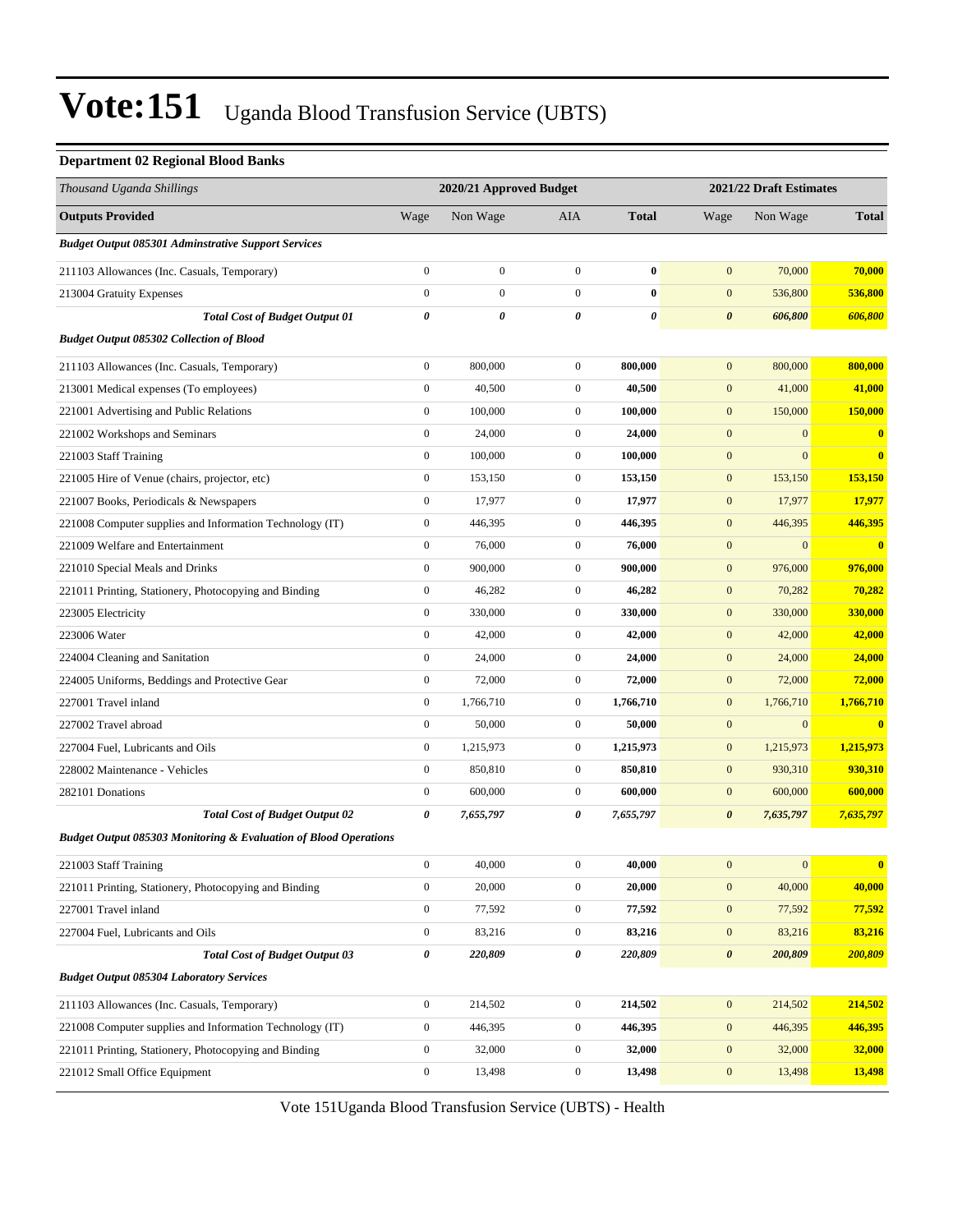| 222001 Telecommunications                                                   | $\boldsymbol{0}$ | 12,000                  | $\boldsymbol{0}$ | 12,000       | $\mathbf{0}$          | 12,000                  | 12,000       |  |
|-----------------------------------------------------------------------------|------------------|-------------------------|------------------|--------------|-----------------------|-------------------------|--------------|--|
| 223005 Electricity                                                          | $\boldsymbol{0}$ | 70,000                  | $\boldsymbol{0}$ | 70,000       | $\mathbf{0}$          | 70,000                  | 70,000       |  |
| 224004 Cleaning and Sanitation                                              | $\boldsymbol{0}$ | 320,000                 | $\overline{0}$   | 320,000      | $\boldsymbol{0}$      | 320,000                 | 320,000      |  |
| 224005 Uniforms, Beddings and Protective Gear                               | $\boldsymbol{0}$ | 60,000                  | $\boldsymbol{0}$ | 60,000       | $\mathbf{0}$          | 60,000                  | 60,000       |  |
| 227001 Travel inland                                                        | $\boldsymbol{0}$ | 300,000                 | $\overline{0}$   | 300,000      | $\mathbf{0}$          | 300,000                 | 300,000      |  |
| 227004 Fuel, Lubricants and Oils                                            | $\boldsymbol{0}$ | 219,530                 | $\mathbf{0}$     | 219,530      | $\mathbf{0}$          | 219,530                 | 219,530      |  |
| 228001 Maintenance - Civil                                                  | $\boldsymbol{0}$ | 100,000                 | $\mathbf{0}$     | 100,000      | $\mathbf{0}$          | 100,000                 | 100,000      |  |
| 228003 Maintenance - Machinery, Equipment & Furniture                       | $\boldsymbol{0}$ | 527,814                 | $\boldsymbol{0}$ | 527,814      | $\mathbf{0}$          | 507,814                 | 507,814      |  |
| <b>Total Cost of Budget Output 04</b>                                       | 0                | 2,315,739               | 0                | 2,315,739    | $\boldsymbol{\theta}$ | 2,295,739               | 2,295,739    |  |
| <b>Budget Output 085306 Planning and Information Services</b>               |                  |                         |                  |              |                       |                         |              |  |
| 211103 Allowances (Inc. Casuals, Temporary)                                 | $\boldsymbol{0}$ | 20,000                  | $\boldsymbol{0}$ | 20,000       | $\mathbf{0}$          | $\boldsymbol{0}$        | $\mathbf{0}$ |  |
| 221003 Staff Training                                                       | $\boldsymbol{0}$ | 40,000                  | $\overline{0}$   | 40,000       | $\mathbf{0}$          | $\mathbf{0}$            | $\bf{0}$     |  |
| 221011 Printing, Stationery, Photocopying and Binding                       | $\boldsymbol{0}$ | 40,000                  | $\overline{0}$   | 40,000       | $\mathbf{0}$          | 70,000                  | 70,000       |  |
| 227001 Travel inland                                                        | $\boldsymbol{0}$ | 350,001                 | $\overline{0}$   | 350,001      | $\boldsymbol{0}$      | 350,001                 | 350,001      |  |
| 227004 Fuel, Lubricants and Oils                                            | $\boldsymbol{0}$ | 132,400                 | $\boldsymbol{0}$ | 132,400      | $\mathbf{0}$          | 152,400                 | 152,400      |  |
| <b>Total Cost of Budget Output 06</b>                                       | 0                | 582,401                 | 0                | 582,401      | $\boldsymbol{\theta}$ | 572,401                 | 572,401      |  |
| <b>Budget Output 085307 Quality Assurance Services</b>                      |                  |                         |                  |              |                       |                         |              |  |
| 221002 Workshops and Seminars                                               | $\boldsymbol{0}$ | 26,185                  | $\mathbf{0}$     | 26,185       | $\mathbf{0}$          | $\mathbf{0}$            | $\bf{0}$     |  |
| 221003 Staff Training                                                       | $\boldsymbol{0}$ | 88,000                  | $\mathbf{0}$     | 88,000       | $\mathbf{0}$          | $\mathbf{0}$            | $\bf{0}$     |  |
| 221011 Printing, Stationery, Photocopying and Binding                       | $\boldsymbol{0}$ | 14,400                  | $\boldsymbol{0}$ | 14,400       | $\mathbf{0}$          | 40,585                  | 40,585       |  |
| 225001 Consultancy Services- Short term                                     | $\boldsymbol{0}$ | 80,000                  | $\boldsymbol{0}$ | 80,000       | $\mathbf{0}$          | 80,000                  | 80,000       |  |
| 227001 Travel inland                                                        | $\boldsymbol{0}$ | 70,000                  | $\overline{0}$   | 70,000       | $\mathbf{0}$          | 158,000                 | 158,000      |  |
| 227004 Fuel, Lubricants and Oils                                            | $\boldsymbol{0}$ | 118,200                 | $\mathbf{0}$     | 118,200      | $\mathbf{0}$          | 118,200                 | 118,200      |  |
| <b>Total Cost of Budget Output 07</b>                                       | 0                | 396,785                 | 0                | 396,785      | $\boldsymbol{\theta}$ | 396,785                 | 396,785      |  |
| <b>Total Cost Of Outputs Provided</b>                                       | $\bf{0}$         | 11,171,532              | $\bf{0}$         | 11,171,532   | $\bf{0}$              | 11,708,331              | 11,708,331   |  |
| <b>Total Cost for Department 02</b>                                         | $\bf{0}$         | 11,171,532              | $\bf{0}$         | 11,171,532   | $\bf{0}$              | 11,708,331              | 11,708,331   |  |
| <b>Total Excluding Arrears</b>                                              | $\boldsymbol{0}$ | 11,171,532              | $\mathbf{0}$     | 11,171,532   | $\mathbf{0}$          | 11,708,331              | 11,708,331   |  |
| Department 03 Internal Audit                                                |                  |                         |                  |              |                       |                         |              |  |
| Thousand Uganda Shillings                                                   |                  | 2020/21 Approved Budget |                  |              |                       | 2021/22 Draft Estimates |              |  |
| <b>Outputs Provided</b>                                                     | Wage             | Non Wage                | <b>AIA</b>       | <b>Total</b> | Wage                  | Non Wage                | <b>Total</b> |  |
| <b>Budget Output 085303 Monitoring &amp; Evaluation of Blood Operations</b> |                  |                         |                  |              |                       |                         |              |  |
| 227001 Travel inland                                                        | $\boldsymbol{0}$ | 30,000                  | $\boldsymbol{0}$ | 30,000       | $\mathbf{0}$          | 30,000                  | 30,000       |  |
| 227004 Fuel, Lubricants and Oils                                            | $\boldsymbol{0}$ | 10,000                  | $\boldsymbol{0}$ | 10,000       | $\mathbf{0}$          | 10,000                  | 10,000       |  |
| <b>Total Cost of Budget Output 03</b>                                       | $\pmb{\theta}$   | 40,000                  | 0                | 40,000       | $\pmb{\theta}$        | 40,000                  | 40,000       |  |
| <b>Total Cost Of Outputs Provided</b>                                       | $\bf{0}$         | 40,000                  | $\bf{0}$         | 40,000       | $\bf{0}$              | 40,000                  | 40,000       |  |
| <b>Total Cost for Department 03</b>                                         | $\bf{0}$         | 40,000                  | $\bf{0}$         | 40,000       | $\boldsymbol{0}$      | 40,000                  | 40,000       |  |
| <b>Total Excluding Arrears</b>                                              | $\boldsymbol{0}$ | 40,000                  | $\boldsymbol{0}$ | 40,000       | $\boldsymbol{0}$      | 40,000                  | 40,000       |  |
| <b>Development Budget Estimates</b>                                         |                  |                         |                  |              |                       |                         |              |  |